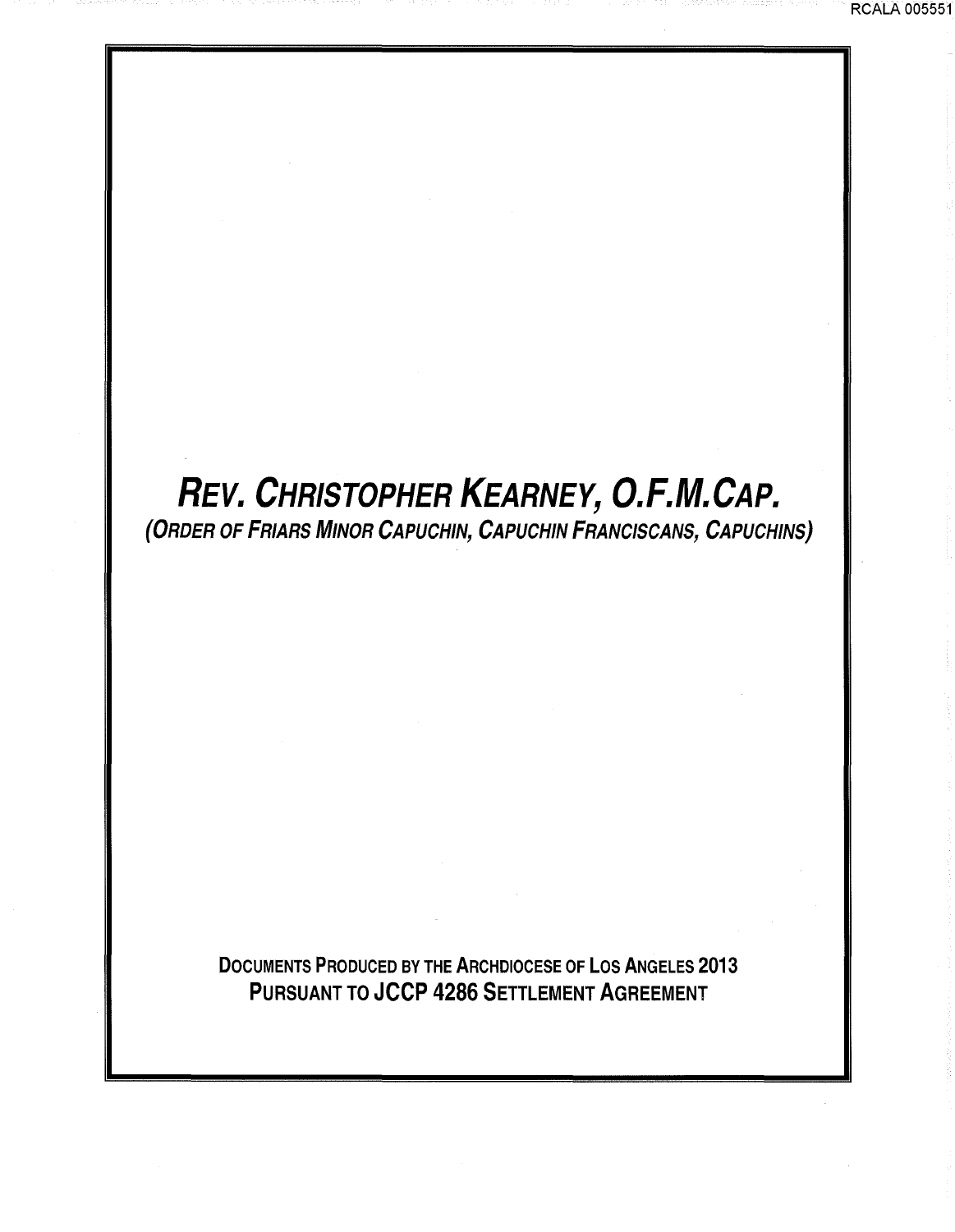### Vicar for Clergy Database

Clergy Assignment Record (Detailed)

 $\bar{\mathcal{L}}$ 

## Rev Christopher W. Kearney, O.F.M. Cap.

RCALA 005552

| <b>Current Primary Assignment</b>                      |                           |                |          |    |
|--------------------------------------------------------|---------------------------|----------------|----------|----|
| <b>Birth Date</b>                                      | 10/12/1942                |                | Age:     | 70 |
| <b>Birth Place</b>                                     | Altadena, California, USA |                | Deanery: | 0  |
| Diaconate Ordination                                   |                           |                |          |    |
| Priesthood Ordination                                  |                           |                |          |    |
| Diocese Name                                           |                           |                |          |    |
| Date of Incardination                                  |                           |                |          |    |
| Religious Community                                    | Capuchin Franciscans      |                |          |    |
| Ritual Ascription                                      | Latin                     |                |          |    |
| <b>Ministry Status</b>                                 | Left Archdiocese          |                |          |    |
| Canon State                                            | <b>Father Provincial</b>  | Incard Process |          |    |
| <b>Begin Pension Date</b>                              |                           |                |          |    |
| Seminary                                               | Capuchin Seminary         |                |          |    |
| Ethnicity                                              | English                   |                |          |    |
| <b>Fingerprint Verification and Safeguard Training</b> |                           |                |          |    |

#### **Assignment History**

| Assignment<br>Left Archdiocese                                                                    | 3/19/2002 | <b>Beginning Date Completion Date</b> |
|---------------------------------------------------------------------------------------------------|-----------|---------------------------------------|
| Superior, Active Service, Superior of the Community                                               | 8/1/1999  | 3/20/2002                             |
| San Lorenzo Seminary, Santa Ynez Associate Pastor (Parochial Vicar),<br>Active Service            | 9/14/1997 | 7/31/1999                             |
| St. Francis High School, La Canada Flintridge Education-Teacher/Faculty,<br><b>Active Service</b> | 6/25/1969 | 8/14/1995                             |